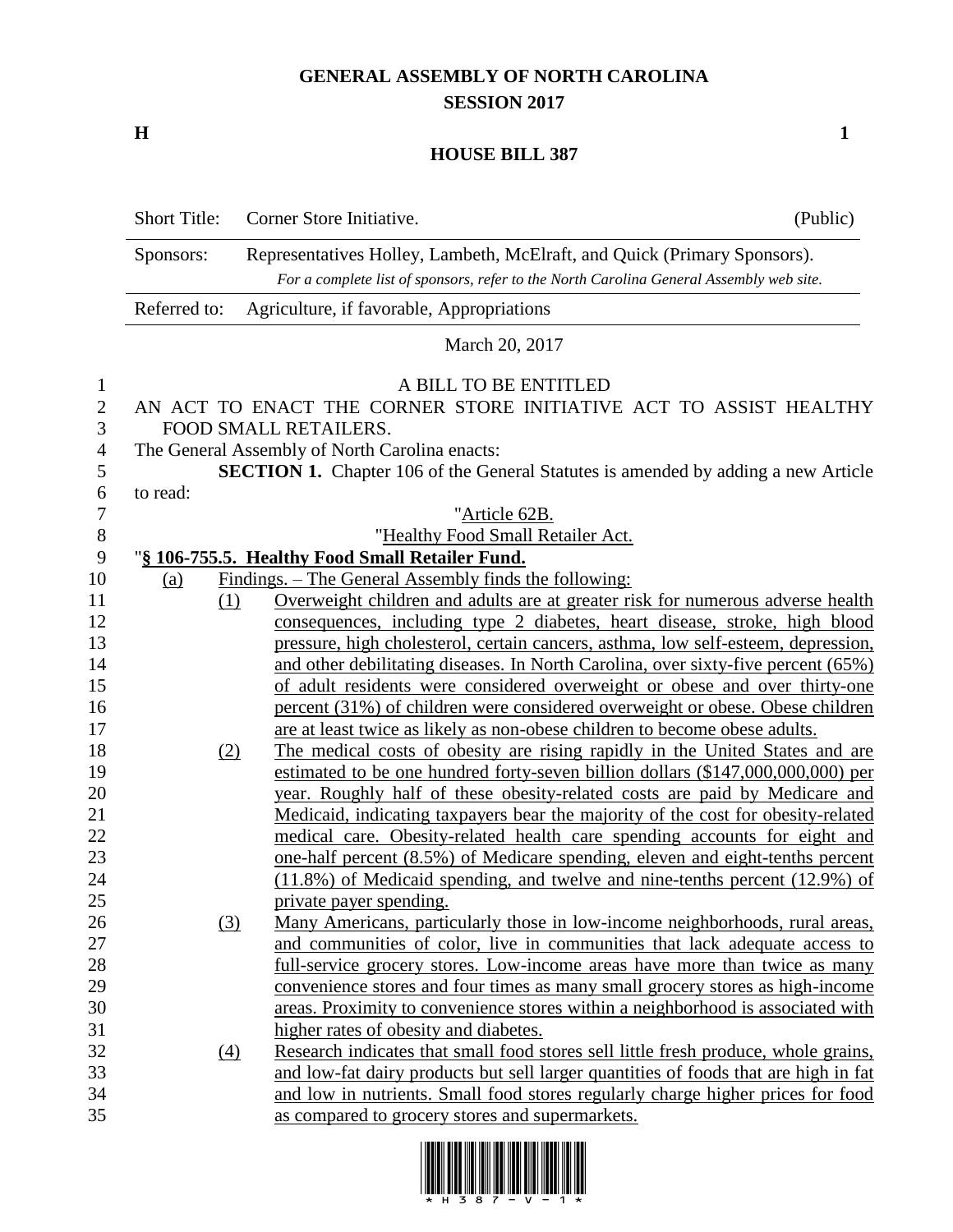|                                     | <b>General Assembly Of North Carolina</b>                                                                                                                                                    | <b>Session 2017</b> |
|-------------------------------------|----------------------------------------------------------------------------------------------------------------------------------------------------------------------------------------------|---------------------|
| (5)                                 | Providing assistance to existing small food retailers to stock fresh produce and                                                                                                             |                     |
|                                     | other healthy foods and promote good nutrition can provide residents with                                                                                                                    |                     |
|                                     | access to healthier foods. Community programs that work with these small food                                                                                                                |                     |
|                                     | retailers have shown promise in increasing healthy food sales, improving store                                                                                                               |                     |
|                                     | offerings, and promoting good nutrition.                                                                                                                                                     |                     |
| (6)                                 | Efforts are currently underway among the Department of Commerce, the                                                                                                                         |                     |
|                                     | Department of Agriculture, and the Department of Health and Human Services                                                                                                                   |                     |
|                                     | to utilize existing retail outlet infrastructure to facilitate access to and increase                                                                                                        |                     |
|                                     | consumption of nutrient-dense foods in order to improve overall health and                                                                                                                   |                     |
|                                     | reduce public medical care costs.                                                                                                                                                            |                     |
| (b)                                 | <u>Purpose. – The program established pursuant to this section is intended to provide a</u>                                                                                                  |                     |
|                                     | source of funding and assistance for small food retailers operating in the State, in both urban and                                                                                          |                     |
|                                     | rural areas, with the goal of increasing availability and sales of fresh fruits, vegetables, and other                                                                                       |                     |
|                                     | nutrient-dense foods at affordable prices to local residents and improving the diet and health of                                                                                            |                     |
|                                     |                                                                                                                                                                                              |                     |
|                                     | local residents, especially in food desert zones.                                                                                                                                            |                     |
| (c)                                 | <u>Fund. – The Healthy Food Small Retailer Fund is created as a restricted reserve in the</u><br>Department of Agriculture and Consumer Services. Funds in the Fund do not revert but remain |                     |
|                                     |                                                                                                                                                                                              |                     |
|                                     | available to the Department for food desert relief purposes.<br>Definitions. – The following definitions apply in this section:                                                              |                     |
| (d)<br>(1)                          | Business. - A corporation, sole proprietorship, cooperative association,                                                                                                                     |                     |
|                                     | partnership, S corporation, limited liability company, nonprofit corporation, or                                                                                                             |                     |
|                                     | other form of business organization, located either within or outside this State.                                                                                                            |                     |
| (2)                                 | Department. – The Department of Agriculture and Consumer Services.                                                                                                                           |                     |
| (3)                                 | <u>Food desert relief. – Moneys allocated to a county or regional public health</u>                                                                                                          |                     |
|                                     | department to provide funds, equipment, or other assistance to a small food                                                                                                                  |                     |
|                                     | retailer located in a food desert zone to enable the small food retailer to carry                                                                                                            |                     |
|                                     | and sell nutrient-dense foods.                                                                                                                                                               |                     |
| (4)                                 | Food desert zone. $-$ A census tract that has been identified by the Economic                                                                                                                |                     |
|                                     | Research Service of the United States Department of Agriculture as meeting                                                                                                                   |                     |
|                                     | each of the following criteria:                                                                                                                                                              |                     |
|                                     | The tract has a poverty rate of twenty percent $(20%)$ or greater or has a<br>a.                                                                                                             |                     |
|                                     | median family income at or below eighty percent (80%) of the median                                                                                                                          |                     |
|                                     | family income for the State.                                                                                                                                                                 |                     |
|                                     | The tract has at least 500 persons or at least thirty-three percent (33%)<br><u>b.</u>                                                                                                       |                     |
|                                     | of the population who, for a metropolitan area, live more than one mile                                                                                                                      |                     |
|                                     | from a grocery store or healthy, affordable food retail outlet store or, for                                                                                                                 |                     |
|                                     | a nonmetropolitan area, more than 10 miles from a grocery store or                                                                                                                           |                     |
|                                     | healthy, affordable food retail outlet store.                                                                                                                                                |                     |
| $\left( 5\right)$                   | Nutrient dense food. $- A$ food that has high levels of nutrients in relationship to                                                                                                         |                     |
|                                     | the number of calories the food contains. The term includes fresh vegetables                                                                                                                 |                     |
|                                     | and fruits, whole grains, nuts, seeds, beans and legumes, low-fat dairy products,                                                                                                            |                     |
|                                     | lean meats, and seafood.                                                                                                                                                                     |                     |
| (6)                                 | Small food retailer. $- A$ business that is a small retail outlet, including corner                                                                                                          |                     |
|                                     | stores, convenience stores, cooperatives, and bodegas, of no more than 5,000                                                                                                                 |                     |
|                                     | heated square feet that sells a limited selection of foods and other products.                                                                                                               |                     |
| (e)                                 | Designation. – Upon application of a county, the Commissioner of Agriculture shall                                                                                                           |                     |
|                                     | make a written determination whether an area is a food desert zone, as defined in this section. A                                                                                            |                     |
|                                     | determination under this section is effective until December 31 of the year 10 years following the                                                                                           |                     |
|                                     | year in which the determination is made. The Department shall publish annually a list of all food                                                                                            |                     |
|                                     | desert zones with a description of their boundaries. The application required by this subsection                                                                                             |                     |
| shall include all of the following: |                                                                                                                                                                                              |                     |
|                                     |                                                                                                                                                                                              |                     |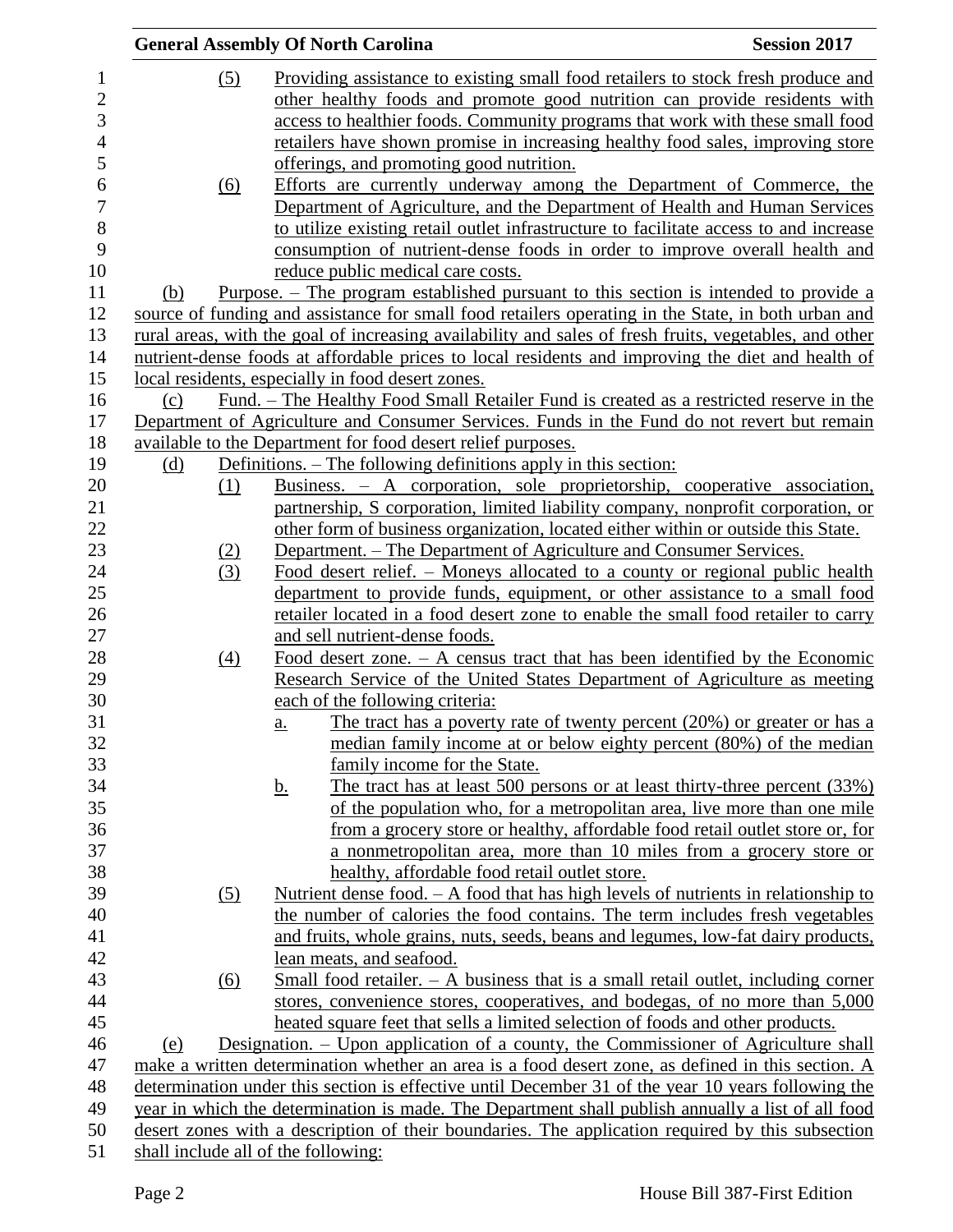|                |                       |                   | <b>General Assembly Of North Carolina</b>                                                                                                                        | <b>Session 2017</b> |
|----------------|-----------------------|-------------------|------------------------------------------------------------------------------------------------------------------------------------------------------------------|---------------------|
| 1              |                       | $\Omega$          | A map showing the census tracts and block groups that would comprise the                                                                                         |                     |
| 2<br>3         |                       | (2)               | zone.<br>A detailed description of the boundaries of the area that would comprise the                                                                            |                     |
| $\overline{4}$ |                       |                   | zone.                                                                                                                                                            |                     |
| 5              |                       | (3)               | Detailed census information on the county and the proposed zone.                                                                                                 |                     |
| 6              |                       | $\left(4\right)$  | A resolution of the board of county commissioners requesting the designation                                                                                     |                     |
| 7              |                       |                   | of the area as a food desert zone.                                                                                                                               |                     |
| $\,8$          |                       | (5)               | Any other material required by the Commissioner of Agriculture.                                                                                                  |                     |
| 9              | (f)                   |                   | Administration. – The Department shall develop guidelines providing for the                                                                                      |                     |
| 10             |                       |                   | administration of the program and selection of recipients of food desert relief. The Department                                                                  |                     |
| 11             |                       |                   | may use up to five percent (5%) of funds appropriated to the Fund to administer the Fund. The                                                                    |                     |
| 12             |                       |                   | guidelines developed shall include the following provisions, which shall apply to food desert relief                                                             |                     |
| 13             | awards from the Fund: |                   |                                                                                                                                                                  |                     |
| 14             |                       | (1)               | The funds shall be used only for the following:                                                                                                                  |                     |
| 15             |                       |                   | Amounts to a county or regional public health department to purchase<br>$\underline{a}$ .                                                                        |                     |
| 16             |                       |                   | and install at a small food retailer refrigeration equipment, display                                                                                            |                     |
| 17             |                       |                   | shelving, and other equipment necessary for stocking nutrient-dense                                                                                              |                     |
| 18             |                       |                   | foods. Total funding under this sub-subdivision may not exceed five                                                                                              |                     |
| 19             |                       |                   | thousand dollars (\$5,000) per small food retailer.                                                                                                              |                     |
| 20             |                       |                   | Amounts to a county or regional public health department to be given to<br><u>b.</u>                                                                             |                     |
| 21             |                       |                   | a small food retailer to offset initial expenses related to participating in                                                                                     |                     |
| 22             |                       |                   | food desert relief efforts. Total funding under this sub-subdivision may                                                                                         |                     |
| 23             |                       |                   | not exceed one hundred dollars (\$100.00) per small food retailer.                                                                                               |                     |
| 24             |                       |                   | Amounts to a county or regional public health department to cover<br>$\underline{c}$ .                                                                           |                     |
| 25             |                       |                   | salaries and associated costs of either employees or contractors                                                                                                 |                     |
| 26             |                       |                   | providing technical assistance to small food retailers on nutrient-dense                                                                                         |                     |
| 27             |                       |                   | food safety and handling, nutrition education, and business operations                                                                                           |                     |
| 28             |                       |                   | and promotion related to nutrient-dense food inventory. Total funding                                                                                            |                     |
| 29             |                       |                   | under this sub-subdivision may not exceed one thousand five hundred                                                                                              |                     |
| 30             |                       |                   | dollars $(\$1,500)$ per small food retailer.                                                                                                                     |                     |
| 31             |                       | (2)               | In determining disbursements of moneys from the Fund, the Department shall                                                                                       |                     |
| 32             |                       |                   | consider the level of need in the area to be served.                                                                                                             |                     |
| 33             |                       | (3)               | The Department shall establish monitoring and accountability mechanisms for                                                                                      |                     |
| 34             |                       |                   | recipients.                                                                                                                                                      |                     |
| 35             |                       | $\underline{(4)}$ | Funds may be used only for assistance of small food retailers in food desert                                                                                     |                     |
| 36             |                       |                   | zones.                                                                                                                                                           |                     |
| 37             |                       | (5)               | Small food retailers receiving moneys from the Fund must accept or agree to                                                                                      |                     |
| 38             |                       |                   | accept Supplemental Nutrition Assistance Program benefits and must accept or                                                                                     |                     |
| 39             |                       |                   | agree to apply to accept Special Supplemental Nutrition Program for Women,                                                                                       |                     |
| 40             |                       |                   | Infants, and Children benefits.                                                                                                                                  |                     |
| 41<br>42       |                       | $\underline{(6)}$ | Recipients must provide defined objectives, standards, and accountability                                                                                        |                     |
| 43             |                       |                   | mechanisms to ensure that expenditure of moneys from the Fund are consistent<br>with this section, including (i) submitting a plan describing specific goals for |                     |
| 44             |                       |                   | increasing the sales of nutrient-dense foods by small food retailers, engaging                                                                                   |                     |
| 45             |                       |                   | the community to support participating small food retailers, and establishing                                                                                    |                     |
| 46             |                       |                   | standards to assess whether goals are being met and (ii) recruiting county,                                                                                      |                     |
| 47             |                       |                   | municipal, and other agencies to provide expertise, support, and coordination of                                                                                 |                     |
| 48             |                       |                   | efforts to support small food retailers.                                                                                                                         |                     |
| 49             | (g)                   |                   | Agreements. – Funds may be disbursed from the Healthy Food Small Retailer Fund                                                                                   |                     |
| 50             |                       |                   | only in accordance with agreements entered into between the State and one or more county or                                                                      |                     |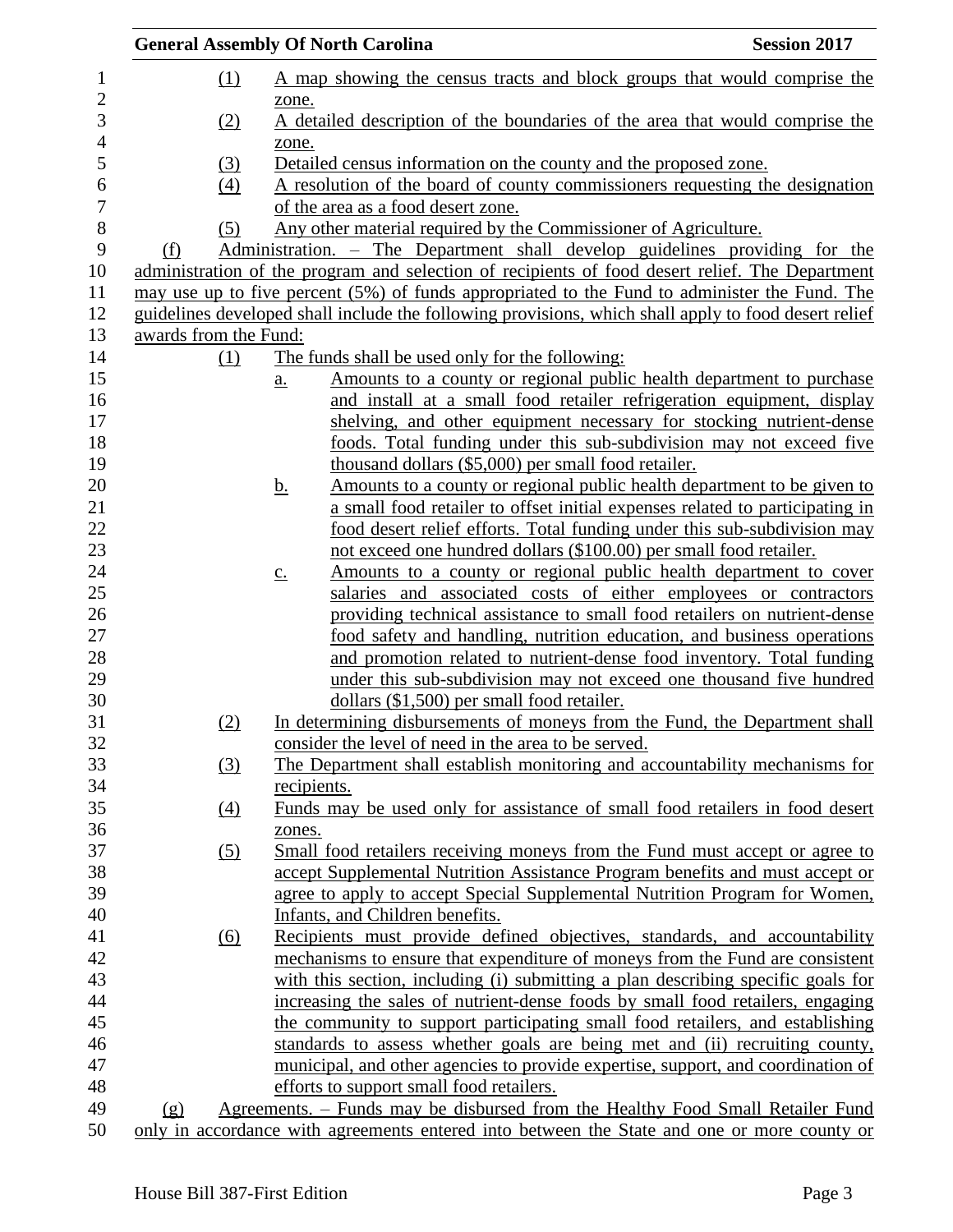|                            | <b>General Assembly Of North Carolina</b>                                                      | <b>Session 2017</b> |
|----------------------------|------------------------------------------------------------------------------------------------|---------------------|
|                            | regional public health departments and between the county or regional public health department |                     |
| and a small food retailer. |                                                                                                |                     |
| (h)                        | <u> Retailer Performance Agreements. – An agreement between a county or regional public</u>    |                     |
|                            | health department and a small retailer must contain the following provisions:                  |                     |
| (1)                        | A commitment to promote and sell nutrient-dense foods at a specific location                   |                     |
|                            | and the minimum time period for which the promotion and sales must be                          |                     |
|                            | maintained.                                                                                    |                     |
| (2)                        | A commitment to provide proof satisfactory to the county or regional public                    |                     |
|                            | health department and the State of nutrient-dense food promotion and sales.                    |                     |
| (3)                        | A provision that funds received under the agreement may be used only for a                     |                     |
|                            | purpose specified in this section.                                                             |                     |
| $\left(4\right)$           | A provision allowing the State or the county or regional public health                         |                     |
|                            | department to inspect all records of the small food retailer that may be used to               |                     |
|                            | confirm compliance with the agreement or with the requirements of this                         |                     |
|                            | section.                                                                                       |                     |
| (5)                        | A provision establishing the method for determining compliance with the                        |                     |
|                            | agreement.                                                                                     |                     |
| $\underline{(6)}$          | A provision establishing a schedule for disbursement of funds for purchasing                   |                     |
|                            | and installing equipment under the agreement that allows disbursement of funds                 |                     |
|                            | only after a small food retailer has submitted a plan of implementation for the                |                     |
|                            | stocking, promotion, and sale of nutrient-dense foods.                                         |                     |
| (7)                        | A provision requiring recapture of equipment provided to a small food retailer                 |                     |
|                            | if the small food retailer subsequently fails to comply with the terms of the                  |                     |
|                            | agreement for a period of not less than five years following receipt of the                    |                     |
|                            | equipment.                                                                                     |                     |
| (8)                        | A provision allowing a small food retailer receiving equipment pursuant to this                |                     |
|                            | section to purchase the equipment for a nominal amount five years following                    |                     |
|                            | receipt of the equipment.                                                                      |                     |
| (9)                        | A provision encouraging the small food retailer to contract with local producers               |                     |
|                            | of available nutrient-dense foods.                                                             |                     |
| (10)                       | Any other provision the State or the county or regional public health                          |                     |
|                            | department finds necessary to ensure the proper use of State or local funds.                   |                     |
| $\Omega$                   | Local Food Desert Relief Agreement. - An agreement between the State and one or                |                     |
|                            | more county or regional public health departments shall contain the following provisions:      |                     |
| <u>(1)</u>                 | A provision requiring the county or regional public health department to                       |                     |
|                            | recapture any funds to which the county or regional public health department is                |                     |
|                            | entitled under the retailer performance agreement.                                             |                     |
| (2)                        | A provision requiring the county or regional public health department to                       |                     |
|                            | reimburse the State for any funds improperly disbursed or funds recaptured by                  |                     |
|                            | the county or regional public health department.                                               |                     |
| (3)                        | A provision allowing the State access to all records possessed by the county or                |                     |
|                            | regional public health department necessary to ensure compliance with the                      |                     |
|                            | retailer performance agreement and with the requirements of this section.                      |                     |
| $\left(4\right)$           | A provision establishing a schedule for the disbursement of funds from the                     |                     |
|                            | Healthy Food Small Retailer Fund to the county or regional public health                       |                     |
|                            | department that reflects the disbursement schedule established in the retailer                 |                     |
|                            | performance agreement.                                                                         |                     |
| (5)                        | Any other provision the State finds necessary to ensure the proper use of State                |                     |
|                            |                                                                                                |                     |
|                            |                                                                                                |                     |
| (i)                        | funds.<br>Disbursement of Funds. – Funds may be disbursed from the Healthy Food Small          |                     |